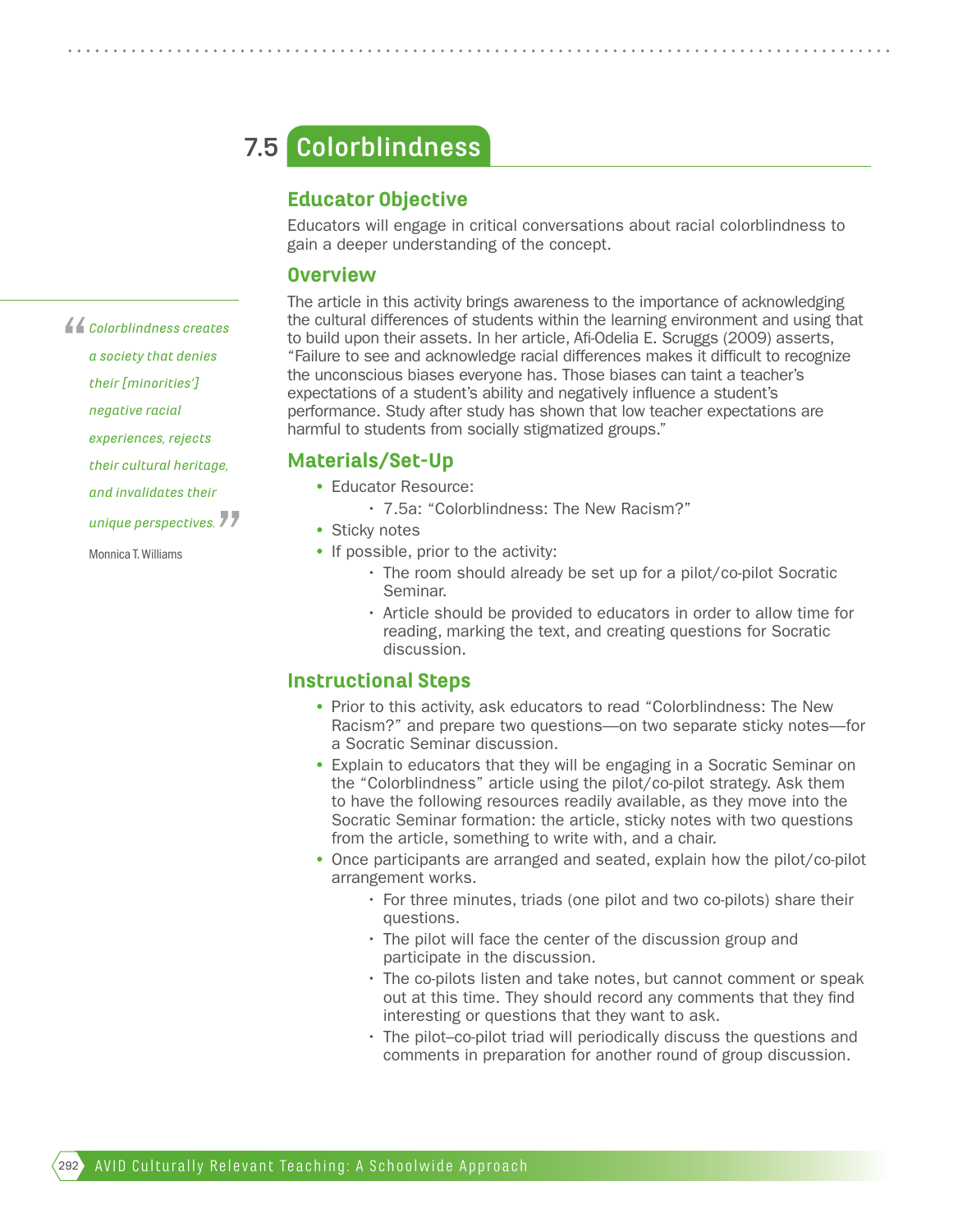

- Remind educators to focus on the text during the discussion and refer to it whenever possible.
- Begin the Socratic Seminar by asking for a volunteer pilot to read one question aloud to the group. Then, ask each pilot in the inner circle to read a question.
- Conduct the Socratic Seminar, stopping periodically to allow pilots and co-pilots to discuss questions and comments in triads.
- At points during the discussion, have pilots and co-pilots switch seats, or have co-pilots provide notes to the pilots.
- The Socratic Seminar can be debriefed on the *process* if the educator participants are new to this discussion strategy, and/or on the "Colorblindness" article.
	- To debrief the process:
		- Ask the pilots and co-pilots to share their observations on the process.
		- Solicit thoughts from the participants about using the pilot/ co-pilot arrangement in a classroom Socratic Seminar.
		- Ask participants what could have been done to improve the Socratic Seminar experience.
	- To debrief the article, the following questions can be discussed in small groups or in a large-group setting:
		- What do you think was the single most important idea that was discussed? Why?
		- What do you feel should have been discussed, but was not included?
		- Complete an individual DLIQ summary: What did I *Do*? What did I *Learn*? What was *Interesting* to me? What *Questions* do I have?

#### Extension

• To extend the learning, have teachers reflect on the article individually in professional development portfolios, or with a partner, and respond to the following questions: What does it mean to be "colorblind"? How is this pertinent to creating a culturally relevant classroom or learning environment?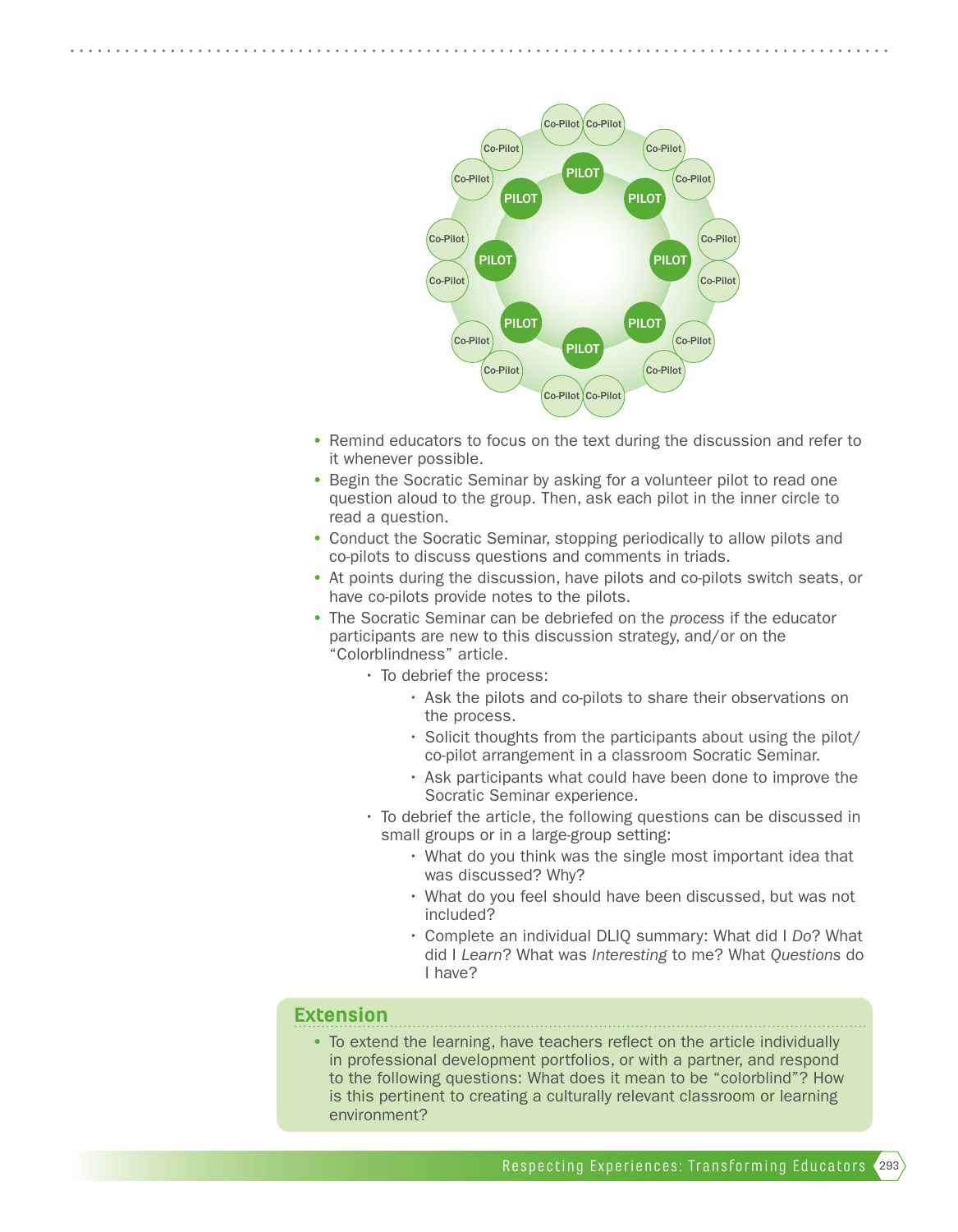# **"Colorblindness: The New Racism?"**

Afi-Odelia E. Scruggs, *Teaching Tolerance*, Number 36: Fall 2009.

Kawania Wooten's voice tightens when she describes the struggle she's having at the school her son attends. When his class created a timeline of civilization, Wooten saw the Greeks, the Romans, and the Incas. But nothing was said about Africa, even though the class has several African American students.

Wooten, who is black, spoke to the school's director, a white woman—who insisted that the omission wasn't racially biased.

"Her first comment was, 'You know, we've just been following the curriculum. We're not talking about whether people are white or black,'" recalls Wooten, who lives in Bowie, Md. "I said that the children have eyes and they can see. And I'd like them to see that our culture was a strong, viable culture."

That kind of story brings a groan from Mark Benn, a psychologist and adjunct professor at Colorado State University. He hears similar tales whenever he delivers lectures about race relations.

Such incidents are examples of racial "colorblindness"—the idea that ignoring or overlooking racial and ethnic differences promotes racial harmony.

Trainers and facilitators say colorblindness does just the opposite: folks who enjoy racial privilege are closing their eyes to the experiences of others.

"It benefits me not to pay attention," says Benn, who is white. "I never have to question whether or not my race is being held in question when I apply for a job. It benefits me not to question that (because) it makes it look like I got here on my own."

Paying attention to the cultural experience of students is becoming increasingly important, given the differences between the demographics of American students and their teachers.

According to reports from the National Center for Education Statistics, roughly 80 percent of American teachers are white, while children of color make up more than 40 percent of the student body.

As the nation's demographics shift, the sight of a white teacher leaning over the desk of a brown or black student is likely [to] become more and more common. In order to be effective, teachers will have to learn about the cultural experiences of their students, while using these experiences as a foundation for teaching. The approach is called culturally relevant pedagogy.

But that is hard to do if a teacher doesn't see differences as valuable. That means the blinders have to come off, says Randy Ross, a senior equity specialist at the New England Equity Assistance Center, a program of Brown University's Education Alliance. Ross facilitates workshops on racism and culturally responsive teaching.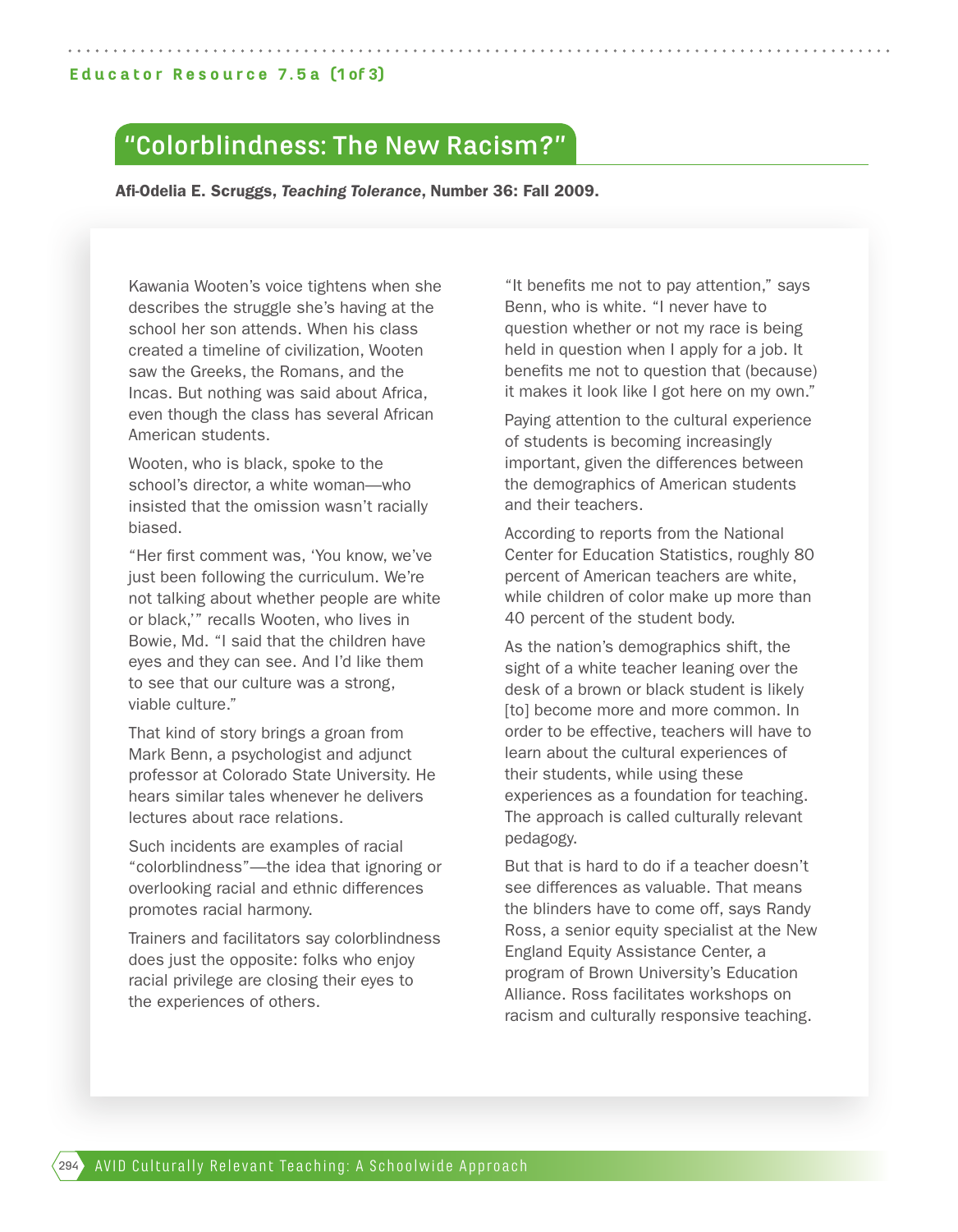And in her experience, white people have the hardest time opening their eyes.

"I have never heard a teacher of color say 'I don't see color,'" Ross says. "There may be issues of cultural competence [among teachers of color], but colorblindness is not one of them. The core of 'I don't see color,' is 'I don't see my own color, I don't see difference because my race and culture is the center of the universe.'"

Such tunnel vision is the reason a teacher can omit Africa from a timeline of world civilizations, Ross says. Still, she cautions, the flaws of the colorblind approach run deeper than curriculum.

Failure to see and acknowledge racial differences makes it difficult to recognize the unconscious biases everyone has. Those biases can taint a teacher's expectations of a student's ability and negatively influence a student's performance. Study after study has shown that low teacher expectations are harmful to students from socially stigmatized groups.

In her article "Culturally Responsive Pedagogy for the Nineties and Beyond," Ana Maria Villegas pointed out that ignorance of cultural differences could lead teachers to "underestimate the true academic potential" of minority students.

"Teachers' judgments on students' potential have profound and long-lasting effects on students' lives," Villegas wrote. "For minority children in particular, such judgments or misjudgments may prove costly…

"The evidence is overwhelming. When compared to their 'high-ability' peers, 'lowability' students are called on less often in class, given less time to respond, praised less frequently...and prompted less often in the case of incorrect responses."

Ross says a teacher who professes to be "colorblind" is not going to understand how unconscious biases can influence expectations, actions, and even the way a teacher addresses students of color.

After talking to her son's teacher, Kawania Wooten wondered whether her son was being harmed in just that way.

She'd asked for advice on helping the youngster complete a difficult project. Instead, the teacher immediately offered to give him easier work. Just as quickly, Wooten refused. Then she explained the racial subtext of the exchange: the white teacher doubted the intelligence of an African American child.

"I heard that expectations of my son were low," Wooten says.

Such misunderstandings could be avoided, she believes, if the teacher learned some things about African American culture.

Society's persistent segregation doesn't make these interactions any easier, says Brown University's Randy Ross.

"You don't get comfortable talking about race by talking to people who look like yourself," Ross notes.

The fear of appearing racist also throws up roadblocks. Ross recalled a workshop